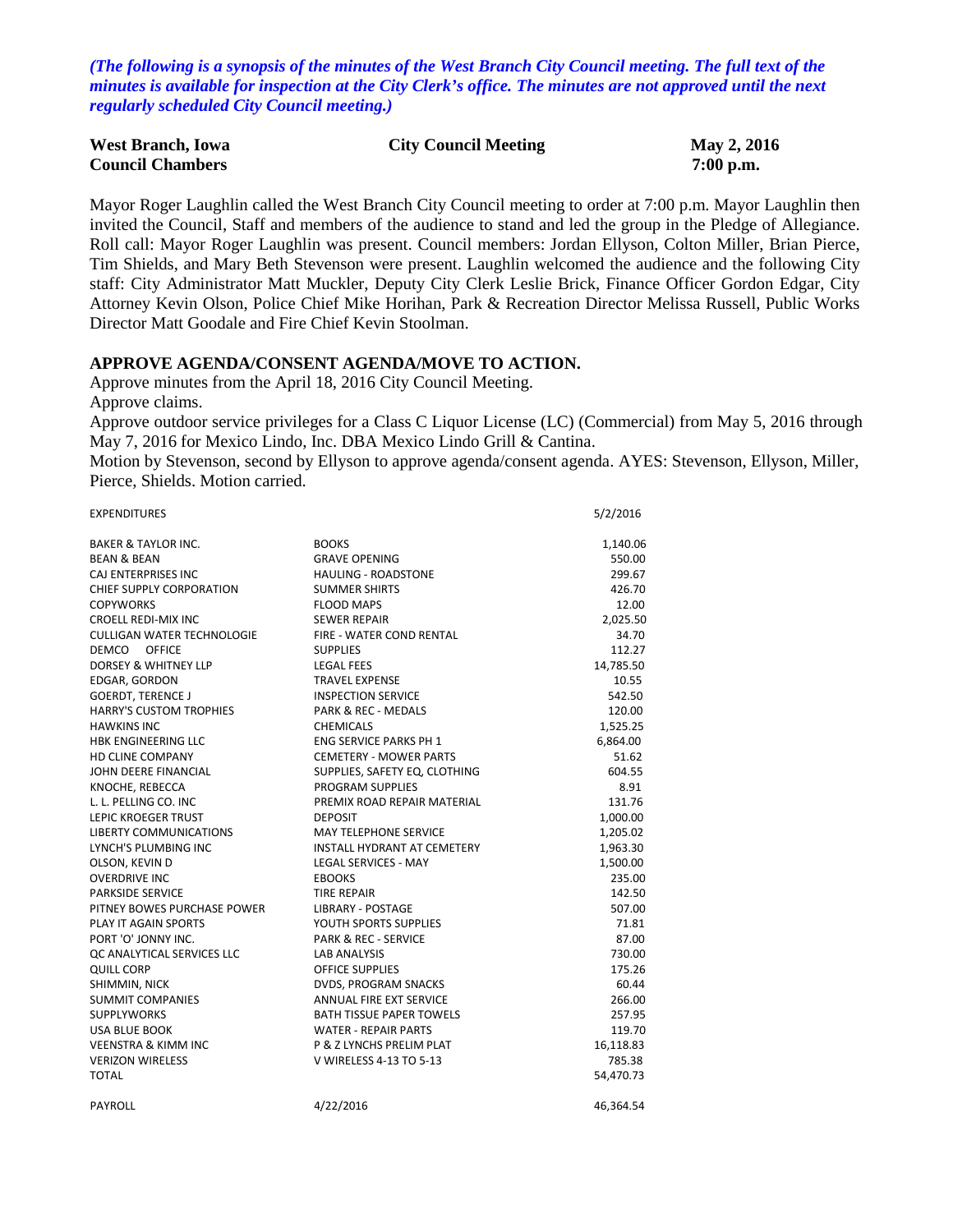| PAID BETWEEN MEETINGS           |                                |            |
|---------------------------------|--------------------------------|------------|
| <b>BRICK, LESLIE</b>            | TRAVEL EXP, OFFICE SUPPLIES    | 227.35     |
| <b>BROWN'S WEST BRANCH</b>      | 2016 RAM MODEL 1500            | 25,435.00  |
| HANNA, JOHN                     | <b>SUPPLIES</b>                | 45.24      |
| <b>J &amp; M DISPLAYS INC</b>   | <b>HHTD FIREWORKS DEP 2016</b> | 20,000.00  |
| <b>MEDIACOM</b>                 | <b>CABLE SERVICE</b>           | 40.90      |
| MISCELLANEOUS VENDOR            | <b>REFUNDS</b>                 | 160.00     |
| PITNEY BOWES PURCHASE POWER     | <b>POSTAGE</b>                 | 500.00     |
| <b>UPS</b>                      | SHIPPING 54.63                 |            |
| <b>TOTAL</b>                    |                                | 46,463.12  |
|                                 |                                |            |
| <b>GRAND TOTAL EXPENDITURES</b> |                                | 147,298.39 |
| <b>FUND TOTALS</b>              |                                |            |
| 001 GENERAL FUND                | 75,987.74                      |            |
| 022 CIVIC CENTER                | 165.43                         |            |
| 031 LIBRARY                     | 7,301.68                       |            |
| 110 ROAD USE TAX                | 2,213.94                       |            |
| 112 TRUST & AGENCY              | 10,430.23                      |            |
| 305 MAIN ST CROSSINGS PROJ      | 2,803.05                       |            |
| 306 4TH ST IMPROVEMENTS PROJ    | 3,166.08                       |            |
| 310 COLLEGE STREET BRIDGE       | 8.846.80                       |            |
| 600 WATER FUND                  | 18,700.87                      |            |
| 610 SEWER FUND                  | 17,622.77                      |            |
| <b>740 STORM WATER UTILITY</b>  | 59.80                          |            |
| <b>GRAND TOTAL</b>              | 147.298.39                     |            |
|                                 |                                |            |

### **COMMUNICATIONS/OPEN FORUM**

Curt Fountain, 314 W. Orange St., stated that his sewer line was damaged three years ago when the City constructed a new street between his property and water tower number one and asked for a timeline when that repair would be completed. He also expressed his displeasure with Public Works blowing grass clippings on his driveway when city property was mowed. Mayor Laughlin asked Fountain if he would be willing to mow the grass adjacent to his property. Fountain stated he did not want to mow it.

Chief Horihan provided the Council an update on Police Officer Wesley Homeister, a resident bat bite that tested positive for rabies, and the possibility of the City purchasing electronic speed zone signs for specific areas in the city. Horihan also reported that the recent drug turn-in program resulted in more than thirty-seven pounds of unused prescription drugs turned in for disposal.

### **PUBLIC HEARING/NON-CONSENT AGENDA**

Mayor Roger Laughlin – Recognition of Hoover Elementary Principal Jess Burger, School Administrators of Iowa 2016 Elementary Principal of the Year.

Mayor Laughlin presented Principal Jess Burger with a certificate of appreciation from the City for her dedication to the children of West Branch.

Mayor Roger Laughlin – Recognizing the week of May 1 through May 7, 2016 as Municipal Clerks Week and further extending appreciation to Deputy City Clerk Leslie Brick for her exemplary dedication to the City of West Branch.

Mayor Laughlin presented Deputy City Clerk Brick with a proclamation recognizing her as a Municipal Clerk. Laughlin also extended his appreciation to City Administrator Matt Muckler and Finance Officer Gordon Edgar for their contributions to the City.

Superintendent Pete Swisher, Herbert Hoover National Historic Site - National Park Service presentation to the Mayor and the City of West Branch regarding ongoing collaborative activities.

Swisher presented the Mayor with the 2016 Midwest Region Excellence in Partnering award for partnership with the National Park. He cited several areas where the City of West Branch has stepped up and committed both financial and community support for the National Park Service.

Third Reading of Ordinance 736, re-zoning an approximate 6.02 acre parcel of real property located north of West Main Street from Residence R-1 Single Family District to Residence R-2 Two Family District./Move to action.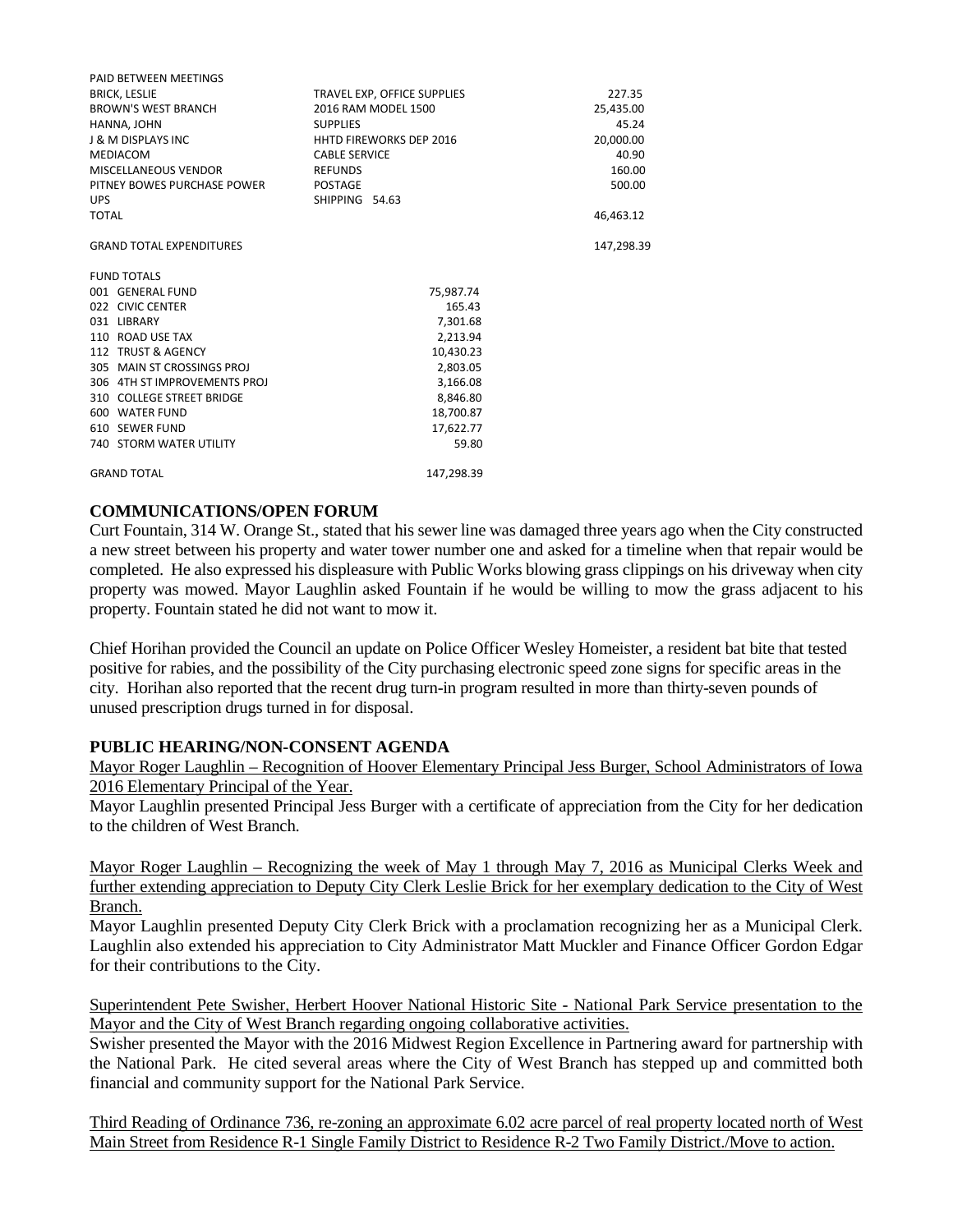#### **ORDINANCE NO. 736**

#### **AN ORDINANCE RE-ZONING AN APPROXIMATE 6.02 ACRE PARCEL OF REAL PROPERTY LOCATED NEAR 829 WEST MAIN STREET FROM RESIDENCE R-1 SINGLE FAMILY DISTRICT TO RESIDENCE R-2 TWO FAMILY DISTRICT.**

WHEREAS, Lynch Plumbing, Inc. has petitioned the City of West Branch for a zoning district amendment for an approximate 6.02-acre parcel located north of West Main Street, said parcel being legally described as Lot 1 of Lot "A", West Branch, Cedar County, Iowa, in accordance of the Plat thereof recorded in Plat Book G, at page 223, in the records of the Cedar County Recorder's Office, containing 6.02 acres, and subject to easements and restrictions of record. This is a tract of land at 829 W. Main Street; and

WHEREAS, Lynch Plumbing, Inc. has requested that the Parcel be rezoned to be located in a Residence R-2 Two Family District, in place of a Residence R-1 Single Family District; and

WHEREAS, the West Branch Planning and Zoning Commission has recommended the City Council approve said rezoning request; and WHEREAS, a public hearing has been held on said request pursuant to published notice thereof.

NOW, THEREFORE, BE IT ORDAINED by the Council of the City of West Branch, Iowa:

Section 1. That the zoning map for the City of West Branch is hereby amended to show the Parcel being located in a Residence R-2 Two Family District in place of a Residence R-1 Single Family District.

Section 2. This ordinance shall be in full force and effect from and after its publication as required by law.

Section 3. All ordinances or parts of ordinances in conflict with the provisions of this ordinance are hereby repealed.

Section 4. If any section, provision or part of this ordinance shall be adjudged to be invalid or unconstitutional, such adjudication shall not affect the validity of this ordinance as a whole or any part, section, or provision thereof not adjudged invalid or unconstitutional.

| Passed and approved this 2nd day of May, 2016. |                |
|------------------------------------------------|----------------|
| Read First Time:                               | April 4, 2016  |
| Read Second Time:                              | April 18, 2016 |
| Read Third Time:                               | May 2, 2016    |

ATTEST:\_\_\_\_\_\_\_\_\_\_\_\_\_\_\_\_\_\_\_\_\_\_\_\_\_\_\_\_\_\_\_\_

Matt Muckler, City Administrator/Clerk

\_\_\_\_\_\_\_\_\_\_\_\_\_\_\_\_\_\_\_\_\_\_\_\_\_\_\_\_\_\_\_\_\_\_\_\_ Roger Laughlin, Mayor

Motion by Stevenson, second by Ellyson to approve third reading of Ordinance 736. AYES: Stevenson, Ellyson, Pierce, Shields, Miller. Motion carried.

Third Reading of Ordinance 737, re-zoning an approximate 0.44 acre parcel of real property located at 203 North Downey Street from Residence R-3 Multiple Family District to Central Business CB-1 District./Move to action.

#### **ORDINANCE NO. 737**

### **AN ORDINANCE RE-ZONING AN APPROXIMATE 0.44 ACRE PARCEL OF REAL PROPERTY LOCATED AT 203 NORTH DOWNEY STREET FROM RESIDENCE R-3 MULTIPLE FAMILY DISTRICT TO CENTRAL BUSINESS CB-1 DISTRICT.**

WHEREAS, the First United Methodist Church of West Branch has petitioned the City of West Branch for a zoning district amendment for an approximate 0.44-acre parcel located at 203 N. Downey Street, said parcel being legally described as That part of Lots 5, 6, 11, 12 and a portion of the vacated alley all in Block 35 of the Town of Cameron now West Branch, Cedar County, Iowa being more particularly described as follows: Commencing as a point of reference at the Southeast corner of said Lot 12; thence South 89°05'06" West 97.20 feet along the North right-of-way line of Green Street (assumed bearing for this description only) to the point of beginning; thence continuing South 89°05'06" West 162.38 feet along said North right-of-way line to a point of intersection with the East line of Downey Street; thence North 0°56'52" West 94.00 feet along the East right-of-way line of Downey Street to the Northwest corner of the South 17 feet of said Lot 6; thence North 89°05'06" East 99.87 feet along the North line of the South 17 feet of said Lot 6; thence North 0°52'22" West 60.00 feet along the West line of the East 22 feet of said Lot 6 to a point of intersection with the South right-of-way line of a alley; thence North 89°05'06" East 62.30 feet along said South right-of·way line; thence South 1°00'03" East 154.00 feet to the point of beginning and containing 0.44 acre more or less; and

WHEREAS, The First United Methodist Church of West Branch has requested that the Parcel be rezoned to be located in a Central Business CB-1 District, in place of a Residence R-3 Multiple Family District; and

WHEREAS, the West Branch Planning and Zoning Commission has considered and voted on a recommendation to the City Council on the disposition of said rezoning request; and

WHEREAS, a public hearing has been held on said request pursuant to published notice thereof.

NOW, THEREFORE, BE IT ORDAINED by the Council of the City of West Branch, Iowa:

Section 1. That the zoning map for the City of West Branch is hereby amended to show the Parcel being located in a Central Business CB-1 District in place of a Residence R-3 Multiple Family District.

Section 2. This ordinance shall be in full force and effect from and after its publication as required by law.

Section 3. All ordinances or parts of ordinances in conflict with the provisions of this ordinance are hereby repealed.

Section 4. If any section, provision or part of this ordinance shall be adjudged to be invalid or unconstitutional, such adjudication shall not

affect the validity of this ordinance as a whole or any part, section, or provision thereof not adjudged invalid or unconstitutional.

Passed and approved this 2nd day of May, 2016. Read First Time: April 18, 2016<br>Read Second Time: April 18, 2016 Read Second Time: April 18, 201<br>Read Third Time: May 2, 2016 Read Third Time:

ATTEST:

Matt Muckler, City Administrator/Clerk

\_\_\_\_\_\_\_\_\_\_\_\_\_\_\_\_\_\_\_\_\_\_\_\_\_\_\_\_\_\_\_\_\_\_\_\_ Roger Laughlin, Mayor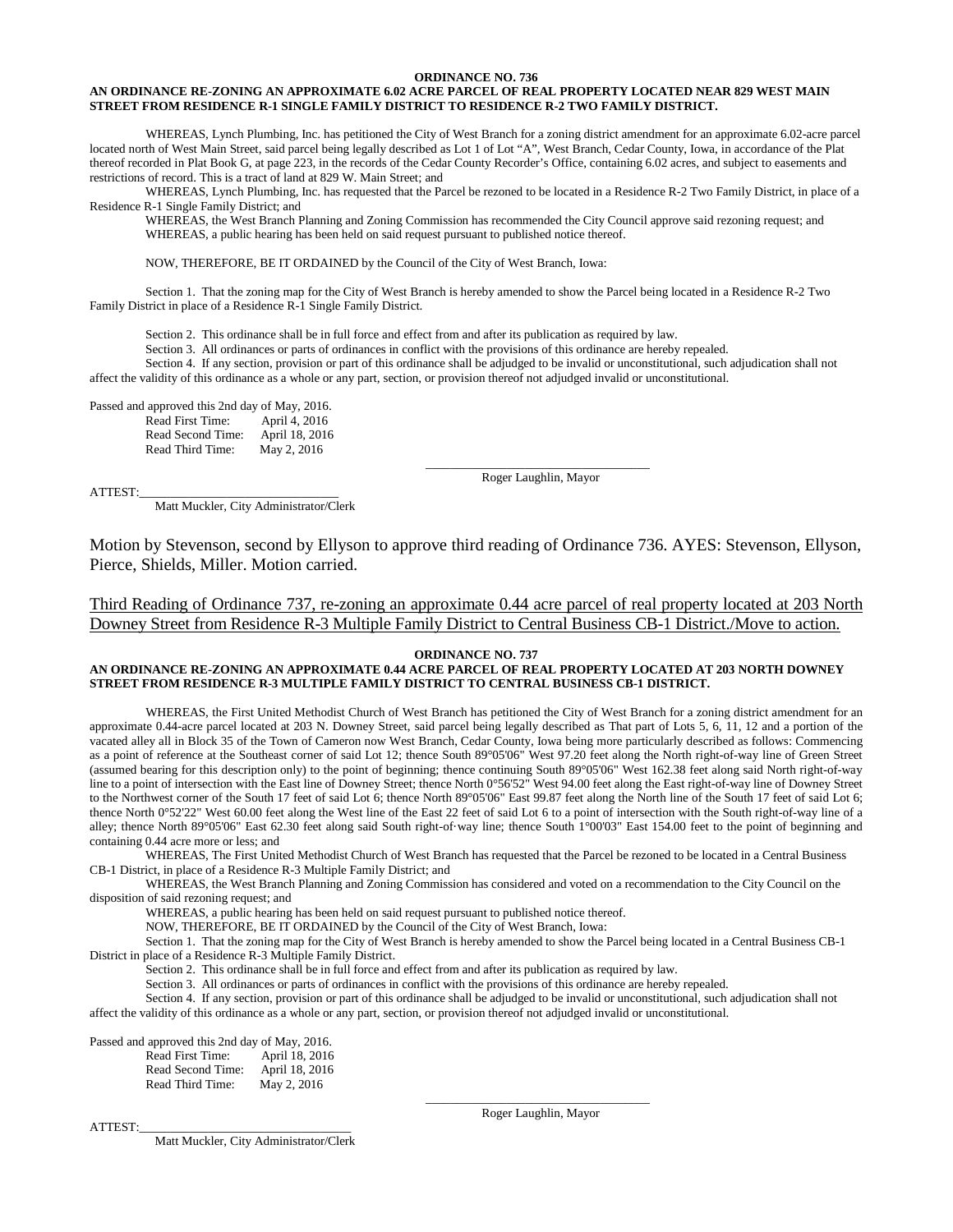Motion by Ellyson, second by Miller to approve third reading of Ordinance 737. AYES: Ellyson, Miller, Shields, Pierce, Stevenson. Motion carried.

Resolution 1446, approving the West Branch United Methodist Church Accessibility Improvement Site Plan./Move to action.

Motion by Ellyson, second by Pierce to approve Resolution 1446. AYES: Ellyson, Pierce, Shields, Stevenson, Miller. Motion carried.

Second Reading of Ordinance 738, re-zoning an approximate 2.34 acre parcel of real property located north of West Main Street from Residence R-1 Single Family District to Residence R-2 Two Family District./Move to action. Realtors Teresa Horton and Helen Fawcett spoke in favor of the rezoning and provided their professional opinions on property values affects to the zoning change request. Resident Craig Cochran expressed his opposition for the zoning change based on lot sale advertising indicates single family dwellings and not multifamily residence. Brad Larson, partner of KLM Development provided an update to the Council on the revised plat which will change the number of lots from twenty two to twenty one due to storm water issue. Motion by Pierce, second by Stevenson to approve second reading of Ordinance 738. AYES: Pierce, Stevenson, Miller, Ellyson, Shields. Motion carried.

Public Hearing on proposed plans and specifications, proposed form of contract and estimate of cost for construction of the City of West Branch Parks and Recreation Phase I Improvements and the taking of bids therefor.

Public Hearing opened at 7:44 p.m. There were no comments from the public. Public Hearing closed at 7:45 p.m.

Resolution 1451, approving the plans and specifications, proposed form of contract and estimate of cost for the construction of the City of West Branch Parks and Recreation Phase I Improvements for Beranek Park, Wapsi Park and Lions Field and the taking of bids therefor./Move to action.

Brian Boelk of HBK Engineering highlighted plans for each of the park improvements. Motion by Shields, second by Ellyson to approve Resolution 1451. AYES: Shields, Ellyson, Miller, Stevenson, Pierce. Motion carried.

Resolution 1452, approving a professional services agreement with HBK Engineering LLC in connection with the Lions Field Creek Restoration Project./Move to action.

Brian Boelk of HBK Engineering discussed the planning stage of the stabilization of the creek between West Orange Street and West Main Street. The project will include creating a buffer between the creek and the residents on Scott Drive. Boelk also noted that resident meetings would be held to gain feedback to assist with the design of the restoration project. Muckler commented that this project would be funded from storm water funds and that 2016 would be the planning phase and restoration would begin in 2017.

Motion by Shields, second by Pierce to approve Resolution 1452. AYES: Shields, Pierce, Miller, Stevenson, Ellyson. Motion carried.

Jonny Stax, Jonny Stax Presents, Inc. – Promoting West Branch

Stax provided the Council with his plan to achieve the task to create a tagline and logo for the City as contracted. Stax noted that he has made community contacts and is moving forward. He requested that the Council consider an extension of late July to complete the project so that the City could reveal the new logo at Hoover's Hometown Days. Councilmember Ellyson and Stevenson expressed support for that timetable.

Resolution 1453, approving seven agreements for the Music on the Green Concert Series./Move to action. Motion by Stevenson, second by Shields to approve Resolution 1453. AYES: Stevenson, Shields, Miller, Pierce, Ellyson. Motion carried.

Public Hearing on the proposed Amended and Restated West Branch Urban Renewal Plan. Public hearing opened at 8:10 p.m. There were no comments from the public. Public Hearing closed at 8:11 p.m.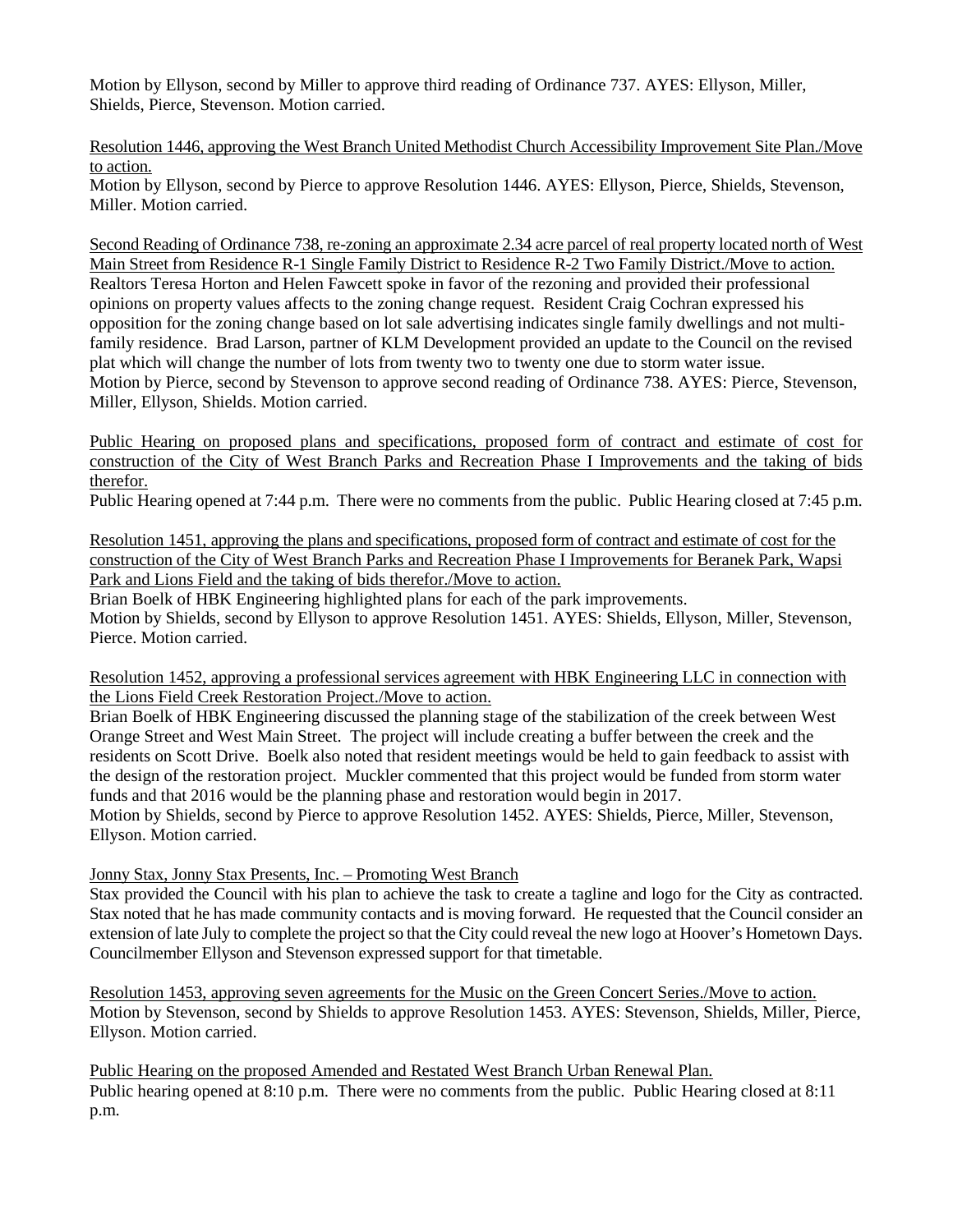Resolution 1454, approving and adopting an Amended and Restated Urban Renewal Plan for the West Branch Urban Renewal Area./Move to action.

Motion by Miller, second by Stevenson to approve Resolution 1454. AYES: Miller, Stevenson, Ellyson, Pierce, Shields. Motion carried.

Resolution 1455, approving a land exchange agreement with Croell Redi-Mix, Inc./Move to action. City Attorney Olsen explained the exchange would give Croell eight acres of property in the City's industrial park to allow the company to move their business to a more appropriate area. In exchange, the City would get the Croell property for future redevelopment. Laughlin commented that the Croell property on the future land use map has the area slated for residential use and that the land exchange offers the city a chance to create a nice district that could include some commercial business as well as possibly extending the trail system. Pierce also spoke in favor of the land exchange and is excited to see the project move forward.

Motion by Pierce, second by Shields to approve Resolution 1455. AYES: Pierce, Shields, Stevenson, Miller, Ellyson. Motion carried.

## Resolution 1456, approving an offer to purchase real property with Rummells Farms, Inc. in the amount of \$225,000./Move to action.

Olsen described the intent of the agreement is to purchase a twelve acre parcel in the City's industrial park to provide the City more area for future business development. Muckler commended the Planning & Zoning Commission and Council for being committed to the Comprehensive Plan. He stated that the City is dedicated to redeveloping its core and that this project will offer that opportunity. He also noted that public input would be sought before the area is developed and felt that this will have a big effect on West Branch. Muckler also commented that the City has had a long standing, good relationship with the Kinsey's and thanked all of the partners who made this project happen. Olsen also thanked Croell and the Rummells Farms for working with the City's schedule to make the project happen so quickly. Muckler expressed that he was happy that the City was able to retain the Croell business and Olsen noted that the remaining four acres would be used for future projects.

Motion by Pierce, second by Ellyson to approve Resolution 1456. AYES: Pierce, Ellyson, Miller, Stevenson, Shields. Motion carried.

Public Hearing on rezoning two parcels of real property located north of West Main Street from Residence R-1 Single Family District to Residence/Business RB-1 District.

Public Hearing opened at 8:23 p.m. There were no comments from the public. Public Hearing closed at 8:24 p.m.

First Reading of Ordinance 739, rezoning two parcels of real property located north of West Main Street from Residence R-1 Single Family District to Residence/Business RB-1 District./Move to action. Motion by Stevenson, second by Miller. AYES: Stevenson, Ellyson, Pierce. NAYS: Miller, Shields. Motion carried.

Public Hearing on proposed plans and specifications, proposed form of contract and estimate of cost for construction of Main Street Intersection and Sidewalk Improvements for the City of West Branch, Iowa, and the taking of bids therefor.

Public Hearing opened at 8:46 p.m. There were no comments from the public. Public Hearing closed at 8:47 p.m.

Resolution 1457, approving the plans and specifications, proposed form of contract and estimate of cost for the construction of Main Street Intersection and Sidewalk Improvements for the City of West Branch, Iowa, and the taking of bids therefor./Move to action.

Schechinger provided an overview of the project and noted that the costs for the improvements were estimated to be \$220,000. Stevenson raised a concern with regard to the costs associated with the section between Foster Street and Thomas Drive due to the amount of work that needed to be done in that area. Schechinger indicated that the estimate was approximately \$25,000 depending how the bids came in. Stevenson was comfortable with that response. Laughlin also requested that if trees were impacted with the project that the City replace those trees.